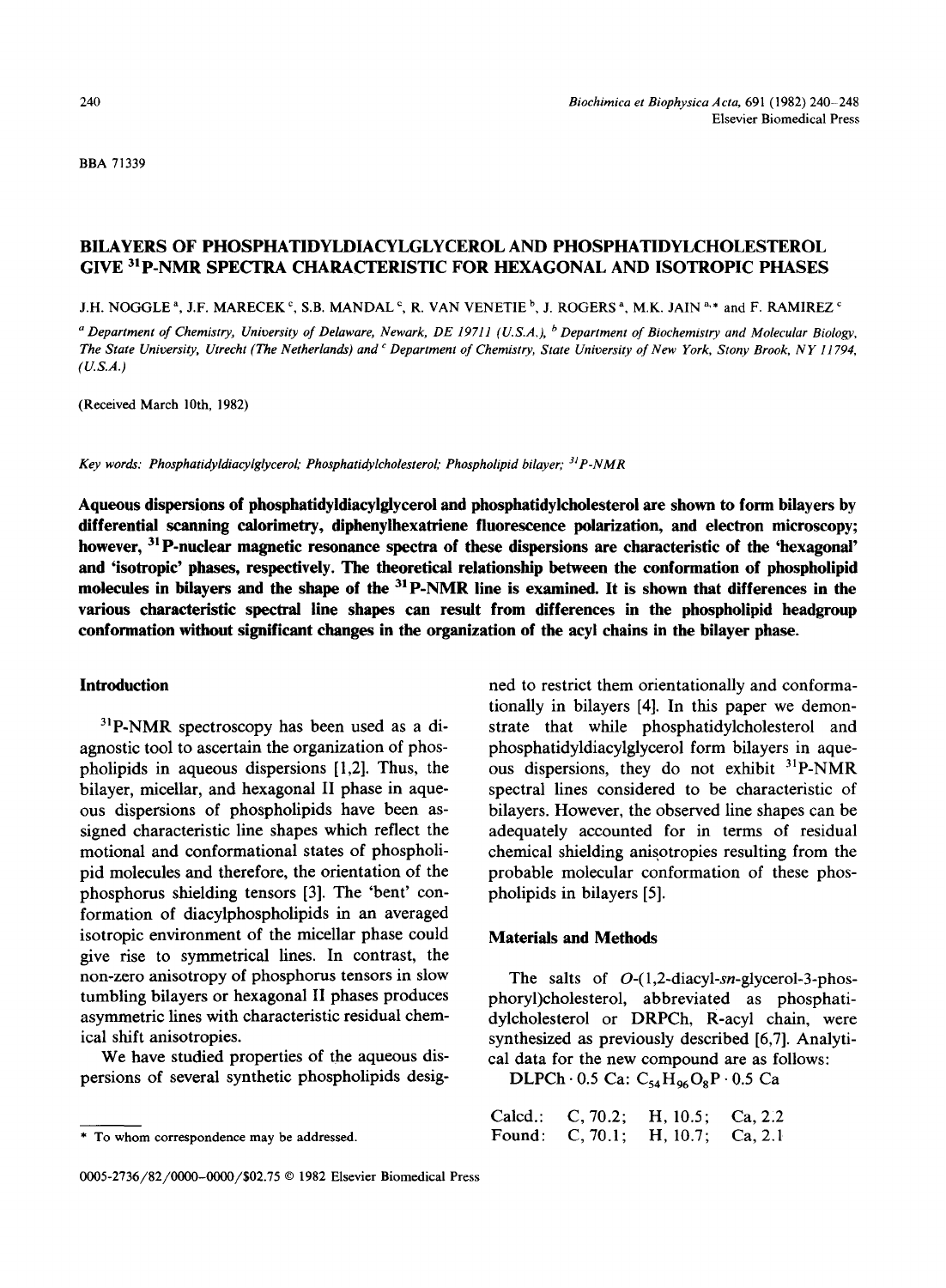DMPCh $\cdot$  0.5 Ca: C<sub>58</sub>H<sub>104</sub>O<sub>8</sub>P $\cdot$  0.5 Ca $\cdot$  H<sub>2</sub>O

|  | Calcd.: C, 70.3; H, 10.8; Ca, 2.0 |  |
|--|-----------------------------------|--|
|  | Found: C, 70.5; H, 10.4; Ca, 1.9  |  |

DSPCh $\cdot$  0.5 Ca:  $C_{66}H_{120}O_8P \cdot 0.5$  Ca $\cdot H_2O$ 

| Calcd.: | C, 71,4; H, 11.1; Ca, 1.8        |  |
|---------|----------------------------------|--|
|         | Found: C, 71.7; H, 10.9; Ca, 1.7 |  |

where  $L =$  lauroyl,  $M =$  myristoyl and  $S =$  stearoyl.

The salts of  $1'$ ,  $2'$ -di- $O$ -acyl- $3'$ - $O$ - $(1, 2$ -di- $O$ -acyl*sn-glycerol-3-O-phosphoryl)-sn-glycerol,* abbreviated as phosphatidyldiacylglycerol or 4R-bis-PA,  $R = \text{acyl chain}, \text{bis-PA} = \text{bis-phosphatidic acid}$ were sythesized as previously described [8,9].

The purity of the phospholipid samples was established by thin-layer chromatography [6-9] and elemental analysis. The 1,2-diacyl-sn-glycerols employed in the synthesis of phosphatidylcholesterol and phosphatidyldiacylglycerol were prepared from freshly distilled acyl chlorides shown to be 99.9% and 99.0% pure, respectively, by gas chromatographic analysis of the corresponding methyl esters [7].

Samples for <sup>31</sup>P-NMR were prepared by hydrating solid phospholipids with the buffer containing 200 mM Tris in deuterated water at pH 8.0 (corrected). The hydrated samples were equilibrated for 60 min with vigorous shaking at  $70^{\circ}$ C. Thin-layer chromatographic analysis demonstrated that the phospholipids are not degraded during preparation of samples or during the NMR runs. The 101.27 MHz, high power proton noise-decoupied 31P-NMR measurements were conducted on a Brucker WM-250 instrument.

Samples for differential scanning calorimetry were prepared as described elsewhere by hydrating solid samples in aluminum sample pans [4]. Liposomes for fluorescence polarization were prepared by dispersing phospholipids (10 mg/ml) by sonication for about 3 min in buffer containing 20 mM Tris at pH 8.0. Stable aqueous dispersions were diluted to 20  $\mu$ M phospholipid concentration for fluorescence polarization measurements on Elsinct fluorescence polarization instrument (model MV1A). The lipid to diphenylhexatriene ratio was 90 to 1 for all measurements. This instrument directly gives the fluorescence polarization ratio from the values of fluorescence intensity.

For standard electron microscopy [10] phospholipid dispersions were prepared in buffers containing 25% glycerol to prevent the formation of ice crystals. Samples were frozen by quenching from 20°C in a slush of solid and liquid nitrogen. In some cases, the ultrarapid jet-freezing technique [11] was also employed. With this technique, there is no ice crystallization, and therefore glycerol is omitted from the buffer.

### **Results**

### *Phase transition of phosphatidyldiacyiglycerol and phosphatidylcholesterol by fluorescence polarization*

Diphenylhexatriene partitioned into phospholipid dispersions exhibits a fluorescence enhancement, and the fluorescence polarization ratio undergoes a sharp change at the phase transition temperature of bilayers. As shown in Fig. 1a and b the transition temperature obtained by polarization measurements compares favorably with the cooperative thermotropic phase transition temperature obtained by differential scanning calorimetry. The polarization ratio of 0.4 for bilayers of both lipids is observed below the phase transition



Fig. 1. Fluorescence polarization ratios of (a) dilauroylphosphatidyldilauroylglycerol (4L bis-PA), and (b) calcium salt of dipalmitoylphosphatidylcholesterol (DPPCh) dispersions as a function of temperature. Buffer (pH 8.0) Tris. The polarization curve for dipalmitoylphosphatidylcholine (DPPC) is shown for comparison. Phase transition for  $NH<sub>4</sub>$ . DPPCh could not be detected.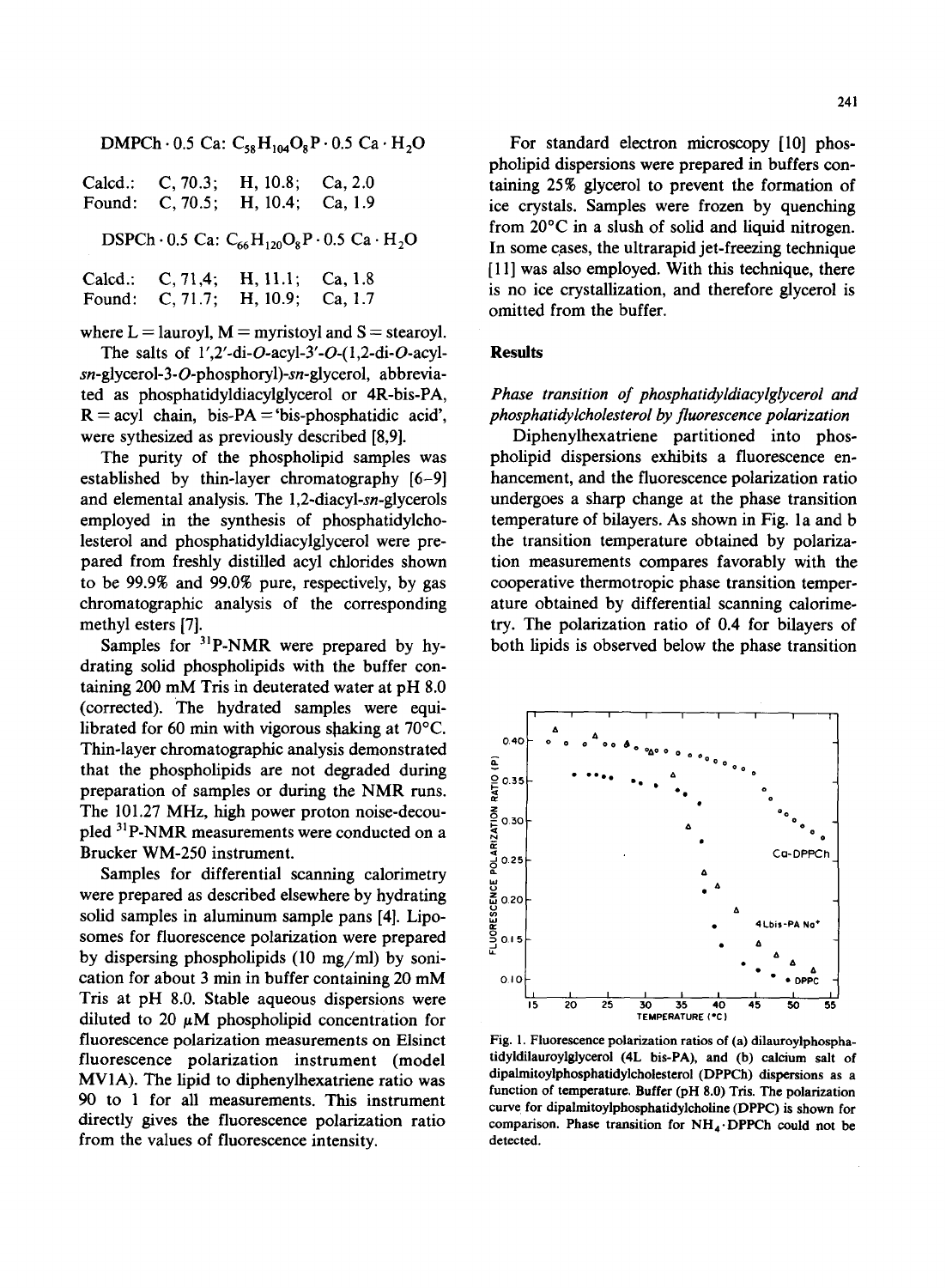242

temperature, and the same value is observed for the gel phase of other phospholipid bilayers. The polarization ratio of about 0.1 is observed for bilayers of phosphatidyldiacylglycerol above the phase transition temperature, and indeed comparable values are observed for other phospholipids in the liquid crystalline phase. Furthermore, the polarization ratio for phosphatidylcholesterol bilayers above the phase transition temperature is 0.25, and this somewhat higher value could be due to higher 'microviscosity' in the cholesterol containing acyl chain region. These observations demonstrate that the thermotropic phase transition in phosphatidylcholesterol bilayers and in phosphatidyldiacylglycerol bilayers brings about an abrupt change in the motional freedom of the diphenylhexatriene probe, that is localized in the acyl chain region.

# *Thermotropic phase transition properties of phosphatidylcholesterol and phosphatidyldiacylglycerol as a function of acyl chain length*

The temperature and enthalpy of the main cooperative transition of aqueous dispersions of diacylphospholipids depend on acyl chain length. The phase transition temperatures for aqueous dispersions of phosphatidylcholesterol and phosphatidyldiacylglycerol of varying chain length also exhibit such a dependence. As shown in Table I, the transition temperature increased with chain

#### TABLE I

PHASE TRANSITION CHARACTERISTICS OF THE AQUEOUS DISPERSIONS OF PHOSPHATIDYLDIA-CYLGLYCEROLS (SODIUM-SALTS) AND PHOS-PHATIDYLCHOLESTEROLS (CALCIUM-SALTS) OF VARYING ACYL CHAIN LENGTHS a

| Acyl chain     | $T_{m}(\mathbf{K})$             |                              |  |  |
|----------------|---------------------------------|------------------------------|--|--|
|                | Phosphatidyl-<br>diacylglycerol | Phosphatidyl-<br>cholesterol |  |  |
| Dodecanoyl-    | 313                             | 298                          |  |  |
| Tetradecanovl- | 330                             | 311                          |  |  |
| Hexadecanovl-  | 348                             | 320                          |  |  |
| Octadecanovl-  |                                 | 324                          |  |  |

a Analytical samples of the appropriate salts were dispersed in distilled water in the sample pan for DSC.

length. Typically, the change in the transition temperature is about 10 K per  $\text{-CH}_2\text{-CH}_2$ - change in the acyl chain length. This observation suggests that the molecular parameters governing the conformational disorder of acyl chains give rise to the observed transitions. One of the important differences between tetraacyl- and diacylphospholipids and diacylphosphatidylcholesterol transitions is observed in the half height widths. For phosphatidyldiacylglycerol for example, the width of the transition does not change appreciably with chain length; it is about 1.5 K for the palmitoyl and stearoyl derivatives. Only the calcium salts of diacylphosphatidylcholesterols exhibit phase transition and  $T_m$  increases with increasing chain length, being 298, 311,320, and 324 K for lauroyl-, myristoyl-, palmitoyl-, and stearoyl-phosphatidylcholesterol analogs. This could mean that the factors governing the phase transition, such as the conformation of acyl chains, are partially disrupted or they are less prominent in short chain analogs of phosphatidylcholesterol.

### *Freeze-fracture electron rmcroscopy*

Data reported elsewhere [7], the present results (Fig. 2b), and additional experiments not shown here, demonstrate that the aqueous dispersions of phosphatidylcholesterol contain typical multilayered liposomal structures of  $0.1-2 \mu m$  diameter. In general, the morphology of the lipid dispersions is identical using both freezing techniques.

Phosphatidyldiacylglycerol dispersions also exhibit a bilayer type of organization (Fig. 2a). The sodium salts appear to be organized as highly curved bilayers or as stacked liposomes. In the jet-frozen preparations we observed elevated structures in the fracture plane. Similar structures have been described in codispersions of dipalmitoylphosphatidylcholine and cholesterol using the jet-freezing technique [11]. The dispersions of the calcium salt of phosphatidyldiacylglycerol show more densely stacked and longer extended layers by using both types of freezing procedures. The appearance of such features is reasonable since the phase transition temperature of dipalmitoylphosphatidyldipalmitoylglycerol is high ( $\sim$  75 $^{\circ}$ C), and it is possible that these bilayers are partially dehydrated and more closely stacked in the gel phase at room temperature.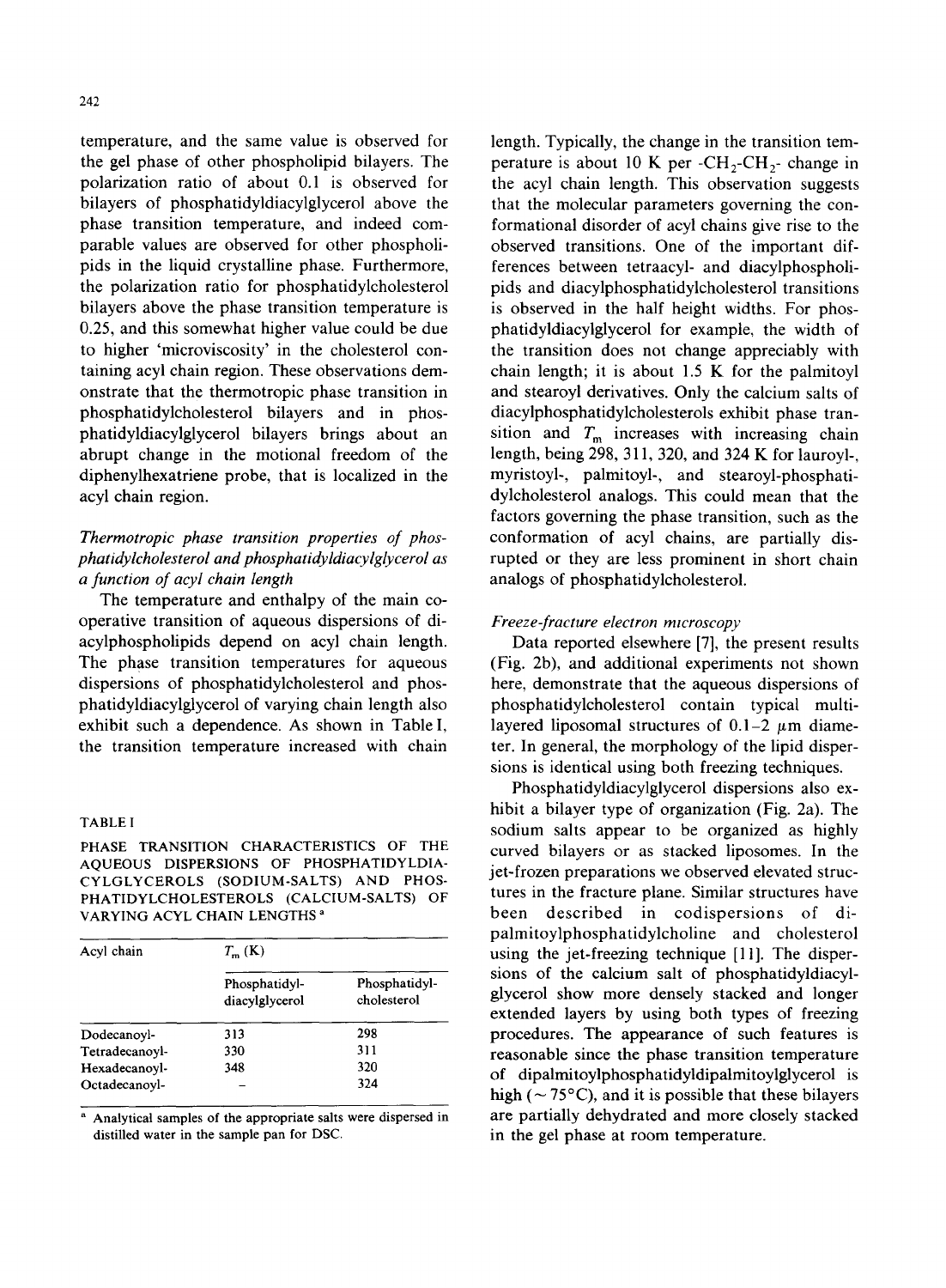





Fig. 3. <sup>31</sup>P-NMR spectra of sodium salt of didodecanoylphosphatidyldidodecanoylglycerol (A) in powder form; (B) as aqueous despersions below the phase transition temperature, (C) as aqueous dispersions above the phase transition temperature.

## *3s P-NMR studies*

The <sup>31</sup>P-NMR spectra for the powder and for the aqueous dispersions of dilauroylphosphatidyldilauroylglycerol are shown in Fig. 3. The spectra for dipalmitoylphosphatidyldipalrnitoylglycerol are essentially identical (not shown here) except for the higher phase transition temperature exhibited by the aqueous dispersions. The spectrum for the solid sample is typically non axial, similar to that exhibited by solid phospholipids (compare data in Table II and Ref. 1). The spectra of the aqueous dispersions exhibit a strong temperature dependence. The transition temperature obtained from 31p-NMR data is similar to that obtained by differential scanning calorimetry and fluorescence polarization. Below the phase transition temperature, the spectrum is non-axial and narrower than the spectrum in the dry sample. However, above

Fig. 2. Freeze-fracture electron micrographs of dispersions of: (a) dipalmitoylphosphatidyldipalmitoylglycerol sodium salt, and (b) dipalmitoylphosphatidylcholesterol calcium salt, quenched from room temperature. Magnification: ×45000.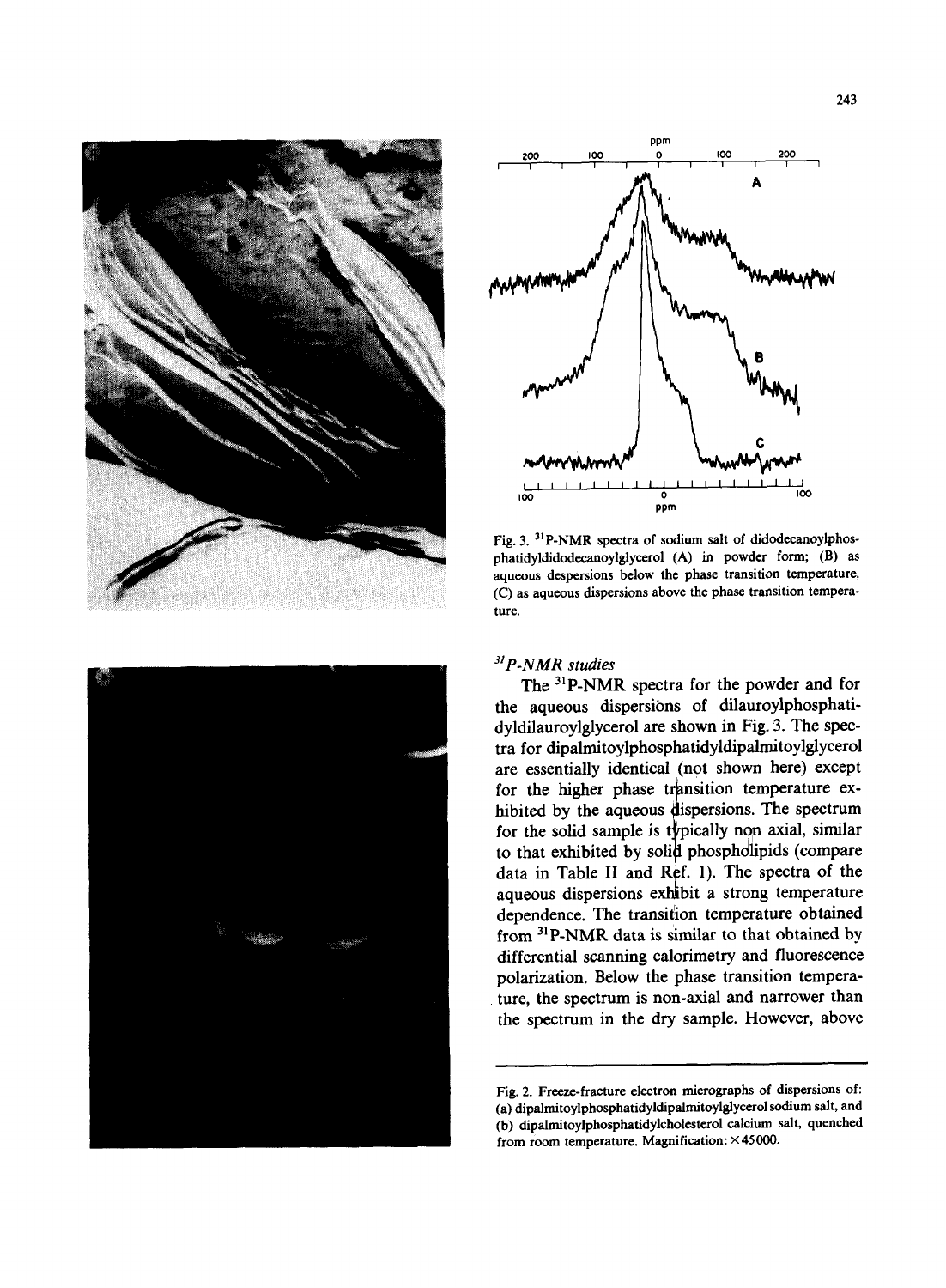TABLE II

31p-NMR CHARACTERISTICS OF SOME PHOSPHOLI-PIDS IN THE SOLID STATE

| Phospholipid<br>Phase               | $\sigma_{11}$ | $\sigma_{22}$ | $\sigma_{33}$ | δ | A    |
|-------------------------------------|---------------|---------------|---------------|---|------|
| 4L-bis-PA Na,<br>dry                | $-100$        | $-30$         | 130           | 0 | 0.30 |
| 4P-bis-PA $Ca/2$ ,<br>dry           | $-90$         | $-30$         | 120           | 0 | 0.28 |
| 4L-bis-PA Na.<br>aq, (below $T_m$ ) | $-67$         | $-15$         | 84            |   | 0.34 |

the phase transition temperature the spectrum has a narrower axial line.

The <sup>31</sup>P-NMR spectra for dispersions of the calcium salt of diacylphosphatidylcholesterol give a broad isotropic line (Fig. 4), which is not significantly altered in the absence of calcium, or by heating above or cooling below the phase transition temperature. An interpretation of these spectra is developed below.



Fig. 4.  $31P-NMR$  spectra of dipalmitoylphosphatidylcholesterol calcium salt,  $(A)$  powder  $(B)$  dispersions below, and  $(C)$  above the phase transition temperature. The spectra for the  $NH<sub>4</sub><sup>+</sup>$  salt are similar.

*Theory of <sup>31</sup>P-NMR lineshapes with special reference to phospholipids* 

A general NMR shielding tensor (with principal shielding tensor components ( $\sigma_{11}$ ,  $\sigma_{22}$ ,  $\sigma_{33}$ )) averaged by a rapid axial rotation about an axis with Eulerian angle  $(\alpha, \beta)$  in the pricipal axis system of the shielding tensor will give an axial pattern with an effective shielding tensor  $(\sigma_{//}, \sigma_{\perp})$  [3]. Since the isotropic shielding constant

$$
\bar{\sigma} = (\sigma_{11} + \sigma_{22} + \sigma_{33})/3 \tag{1}
$$

is generally assumed to be unaffected by rotation, there is a good bit of redundancy in these relationships. For this reason, and for purposes which will become apparent soon, it is convenient to define several unitless parameters. The first is defined as an asymmetry parameter.

$$
A = \frac{\sigma_{22} - \sigma_{11}}{\sigma_{33} - \sigma_{11}} \tag{2}
$$

This definition is a convenient one for phospholipid NMR for several reasons. First, it is independent of any sign convention. Shielding tensor components are assigned  $\sigma_{11} \rightarrow \sigma_{33}$  from low to high field with respect to external 85%  $H_3PO_4$ in water. The ASTM convention for chemical shifts would require the value of  $\sigma_{33}$  to be negative since it is normally upfield from the reference. Nearly all the data in phospholipid NMR field use the opposite convention so  $\sigma_{33} > \sigma_{22} > \sigma_{11}$ ; Eqn. 2 cannot be confused so long as reported results are consistent. A more important fact is that the value of  $A$  appears to be characteristic for all the phosphodiester 31P-NMR data which we have examined. The data summary given by Seelig [1] for 7 phospholipids shows  $\overline{A}$  values that are from 0.27 to 0.32 with the variation among results in a given compound being generally greater than the variation of results of the same investigator. Excluding only two disparate points (both with  $A = -0.41$ ) we can average 15 measurements on 6 phospholipids to get  $\overline{A} = 0.31$  with standard deviation 0.02.

To characterize the axially averaged pattern we have a choice of two parameters of varying convenience. One is

$$
E = \frac{\sigma_{\parallel} - \sigma_{11}}{\sigma_{33} - \sigma_{11}}\tag{3}
$$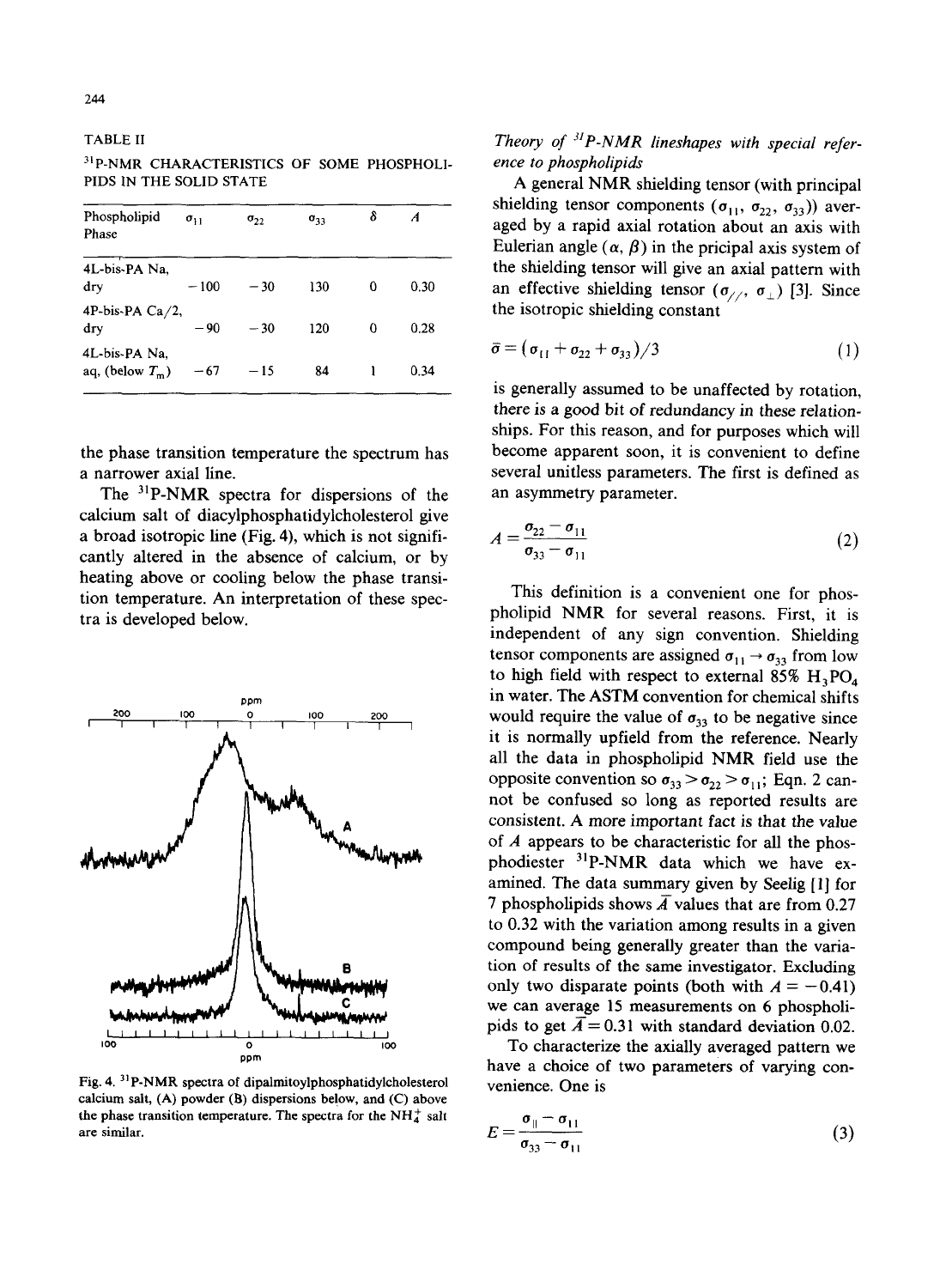This quantity, related to the eccentricity of an ellipse, is also an experimental quantity. Sometimes it is more convenient to deal with another quantity:

$$
S = \frac{\Delta \sigma}{\sigma_{33} - \sigma_{11}}\tag{4}
$$

Since the symbol  $S$  is often used as meaning an order parameter, we must emphasize that  $S$  as defined here *is not an order* parameter. Seelig [1] has made the point emphatically that two order parameters are needed to characterize headgroup motion; we shall make the same point but from a different perspective. However, S is similar to an order parameter and might be termed and 'effective order parameter'. The advantage of  $S$  (and  $A$ and  $E$  as well) is that they are immediately calculable from observed spectra without any ad hoc assumptions concerning the nature of the motion. The quantities  $S$  and  $E$  are, of course, related.

$$
S = (3E/2) - (A/2) - (1/2)
$$
 (5)

With these definitions the equations of Kohler and Klein can be written as

$$
E = (1 - \sin^2\beta) + A\sin^2\alpha\sin^2\beta \tag{6}
$$

From Eqn. 6 two important deductions are apparent. (1) The system is undetermined; we have one equation with two unknowns  $(\alpha, \beta)$ . (2) A given axial pattern can be produced by rotation about more than one axis. The amount of information about headgroup motion which can be derived form <sup>31</sup>P-NMR is inherently limited. For this reason the 2H-NMR method of Seelig is certainly preferable. Phosphorous NMR still has two formidable advantages: (1) high sensitivity, (2) isotopic substitution is unnecessary so it can always be used. Our thesis is that  $3^{1}P\text{-NMR}$  can give some useful information if properly interpreted.

The Eulerian angle of the rotation axis  $(\alpha, \beta)$  is defined with respect to the principal axis of the phosphorous shielding tensor; this can be determined only by single crystal NMR. Since single crystals of phospholipids are hard to obtain, it is generally assumed (Ref. 3) that the principal axis  $\sigma_{11}$  is parallel to a vector between the two ester oxygens,  $\sigma_{22}$  is parallel to a vector between the two

non-bonded oxygens,  $\sigma_{33}$  is perpendicular to these two. Another important feature is the orientation of the axis  $(\alpha, \beta)$  with respect to the phospholipid molecule. For bilayer, it is usually thought to be the surface normal; for hexagonal phase this may not be true [2]. It is possible that the headgroup is a composite of several bond rotations [3], but it may be a motion of the phospholipid molecule as a whole. But (and this is a point often misunderstood) a composite rotation can be represented as a single rotation about some single axis. So long as all of the contributing rotations are fast on a NMR time scale, a single rotation  $(\alpha, \beta)$  can be defined. Eqn. 5 is valid as long as the observed NMR pattern is truely axial, independent of the detailed nature of the motion or motions which produce axial averaging.

The calculated results can be summarized as follows. For a given set of experimental parameters  $(A, E)$  or  $(A, S)$  a group of rotation axes  $(\alpha,$  $\beta$ ) can be defined. These will form a series of curves on the surface of a sphere. Fig. 5 shows these curves for  $A = 0.30$  and values of S from  $-0.60$  to 0.80. Several features may be noted. These curves are two families of ellipses on the surface of a sphere, one centered about the  $x$  axis (i.e., the  $\sigma_{11}$  axis) and the other centered about the z ( $\sigma_{33}$ ) axis. At some value ( $S = -0.2$  if  $A = 0.3$ ) these two families merge to become two circumferential circles passing through the  $y(\sigma_{22})$ axis. These ellipses degenerate into a point for rotation about the z axis where  $\sigma_{\parallel} = (\sigma_{11} + \sigma_{22})/2$  $(E=1, S=0.85$  if  $A=0.3$ ). They also become a point for rotation about the x axis when  $\sigma_{\parallel} = (\sigma_{22})$  $+\sigma_{33})/2$  ( $E=0$ ,  $S=-0.65$  if  $A=0.3$ ). Rotation about the  $y$  axis is, however, unique; an effective shielding  $\sigma_{\parallel} = (\sigma_{11} + \sigma_{33})/2$  (S = -0.2 when A = 0.3) may imply rotation about the  $y$  axis, but not necessarily. Fig. 5 shows that there are many axes which can produce this pattern. Diacylphospholipids such as phosphatidylethanolamine or -choline have negative anisotropies (some investigators rather carelessly report them as positive), but we will show examples of 'reversed' patterns for which the anisotropy (i.e., S) is positive. A value of  $S = 0$ is quite possible, this gives an 'isotropic' line shape. For this reason, the observation of an isotropic line shape does not necessarily imply isotropic motion.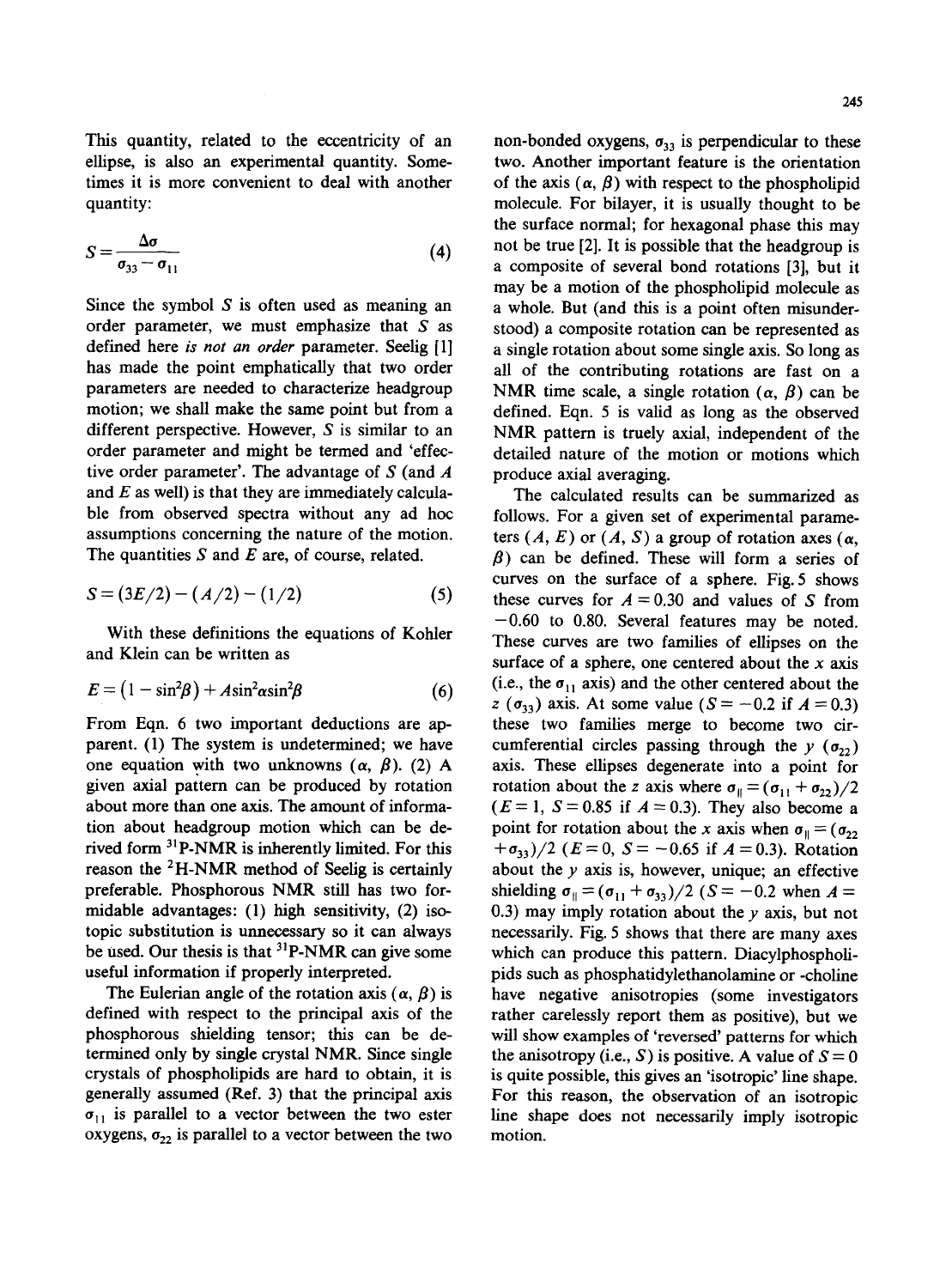

Fig. 5. Calculated relationships between effective order parameter (S) and eccentricity (E) when asymmetry parameter  $A = 0.3$ .

Similar points to these have been made by Seelig [1] and Thayer and Kohler [12] in different terms, but the situation is widely misunderstood in the literature. We believe that the approach outlined here maximizes the utility of the available information. The Eulerian angles are difficult to visualize so we have prepared a chart using another angle,  $\chi$ . As shown in Fig. 6 the angle  $\beta$  is the angle between the vector between the 'non-bonded' oxygens and the rotation axis (surface normal); the angle  $\chi$  is the angle of the vector between the ester oxygens and the rotation axis. Fig. 7 shows the S contours for  $A = 0.30$  for these angles. This set of angles is not independent (e.g.,  $\chi=0, \beta=0$ is impossible) so the function exists only in a limited domain.

The anisotropy is generally found to change at phospholipid phase transition. Typically diacylglycerolphospholipids have  $S \sim -0.2$  above  $T_{\text{m}}$  and  $S \sim -0.3$  below  $T_{\text{m}}$ . It should be evident from the preceding that these changes need not imply any change in motion. They could be caused by only a small (approx.  $10^{\circ}$ ) change in either the headgroup orientation or the axis of rotation with respect to each other. Inspection of models will show these



Fig. 6. Two characteristic angles  $\beta$  and  $\chi$  that describe orientation of phosphate tensors with respect to the bilayer surface normal.

values to be quite consistent with probable headgroup orientations. We shall show that much more radical changes are possible.

# *Interpretation of 31P-NMR of phosphatidyldiacylglycerol*

The  $31P-NMR$  pattern of bis-PA dry powder is rather typical of those found in most organic phosphodiesters (Fig. 3). When the sample is hydrated, the  $31P-NMR$  at room temperature (below the  $T_c = 313$  K) is still a powder pattern quite similar to that of the dry bis-PA. This is not a typical behavior and demonstrates that the phospholipid molecule is not rotating about its long axis as normal phosholipids do. However the line for the hydrated sample is about 30% narrower than that for the dry sample ( $\sigma_{33} \approx 80$  ppm,  $\sigma_{22} \approx$  $-20$  ppm,  $\sigma_{11} \approx -60$  ppm) indicating some sort of motional averaging other than an axial rotation. This could be due to a flipping of the headgroup among two or more orientations. The conclusion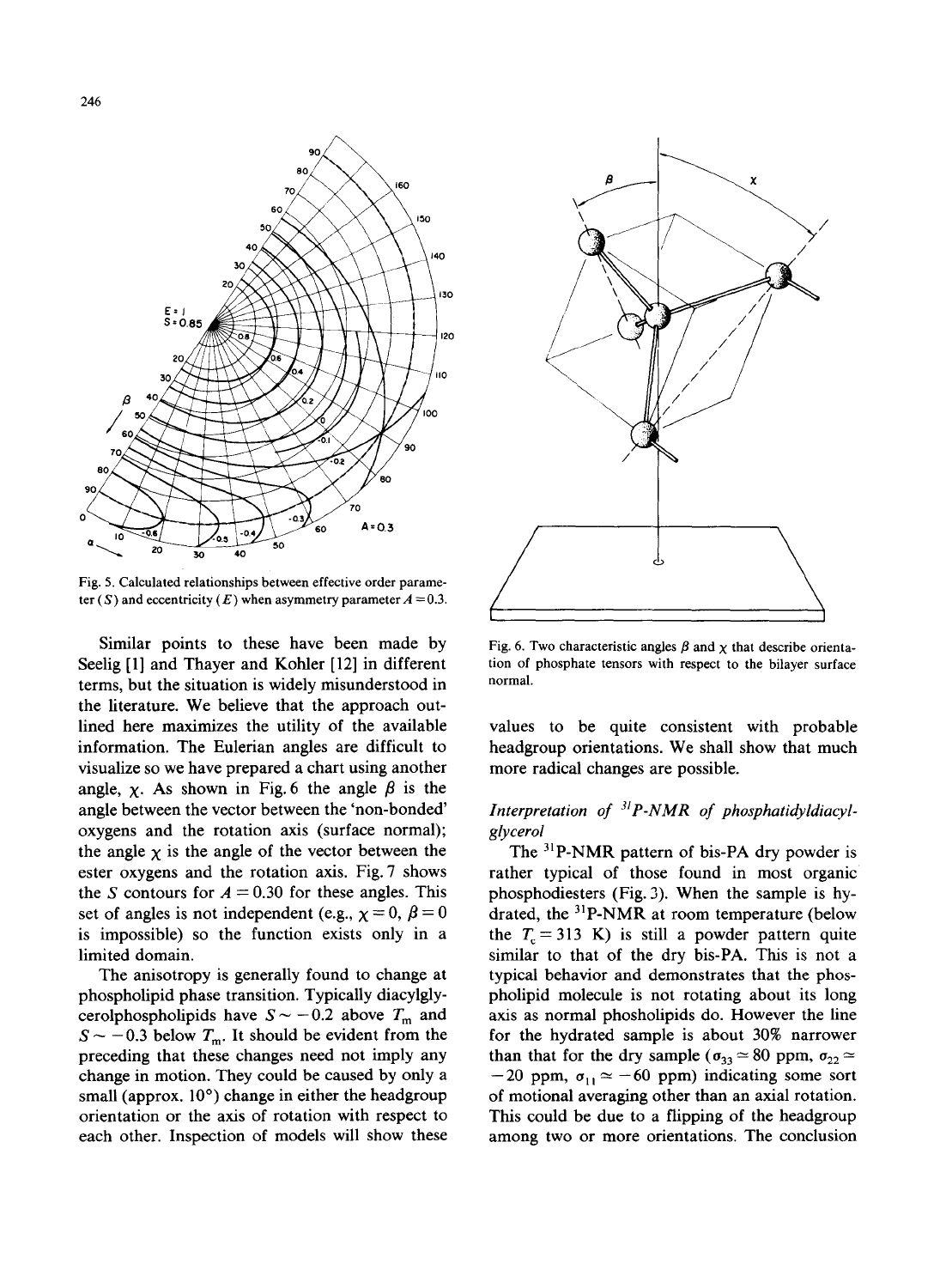

Fig. 7. Relationship between  $x$  and  $\beta$  for the various values of asymmetry parameters,  $A = 0.30$ .

that the powder pattern for the hydrated sample is due to slow axial rotations with incomplete averaging cannot be totally excluded, but is is unlikely since the pattern does not change noticeably with temperature until  $T_c$ .

Above the phase transition temperature,  $T_c$ , a definite axial pattern is observed indicating a definite onset of rotation at or near  $T_c$ . The anisotropy is  $\Delta \sigma = +27$  ppm and it does not change with temperature above  $T_c$ . The sign of anisotropy is opposite to that observed in diacylphospholipids such as phosphatidylcholine. This anisotropy can be interpreted with the theory outlined earlier. We use parameters  $S=0.12$ ,  $A=0.30$ , and Fig. 7 to determine that the limits are:  $45^{\circ} < \beta < 58^{\circ}$ , and  $45^{\circ} < \chi < 90^{\circ}$ . (The value of  $\chi$  really goes to 135°, because of symmetry of  $F(\chi)$  about  $\chi = 90^{\circ}$ .)

The angle  $\chi = 90^{\circ}$  is certainly a possibility since this places the vector between the ester oxygens parallel to the lipid surface, that is perpendicular to the rotation axis. If  $\chi = 90^{\circ}$ , then we must have  $\beta \approx 60^{\circ}$ , that is, the headgroup is tipped with respect to the normal. (In any case  $\beta$  cannot be less than 45° to give  $S \approx 0.1$ .) There are of course two equivalent tipped positions (that is  $\pm 60^{\circ}$  with respect to the normal) and flipping between these positions could be responsible for the non-axial motional averaging which we may see below  $T_c$ .

# *3~p-NMR spectra of dipalmitoylphosphatidylcholesterol (DPPCh)*

The <sup>31</sup>P-NMR spectra of Ca DPPCh (Fig. 4) in

dry powder state is as expected. When hydrated the resulting line is symmetrical with a width of about 13 ppm, a slight asymmetry in the experimental data could be real, or it could also be due to incomplete phase correction. The same symmetrical pattern for DPPCh is observed from 300 to 360 K for the ammonium salt (data not shown). There are two possible interpretations for this observation.

(1) Some sort of isotropic or pseudoisotropic rapid rotation which averages the shielding tensor and 'pre-empts' averaging by axial rotation (if any occurs). While a headgroup flip, as may occur in bis-PA, is possible, it seems unlikely this would give an isotropic line.

(2) Based on the calculations shown in Fig. 7, axial rotational averaging with  $S = 0$ , is a definite possibility for angles  $\beta$  and  $\chi$  not much different than we found in bis-PA. However, if this is the case, the axial rotation is not affected by the phase transition.

A combination of reasons 1 and 2 is the likely correct explanation but cannot be proven by NMR data alone. Whatever the motion responsible for averaging, it is the same above and below  $T_c$ .

#### **Discussion**

By freeze-fracture electron microscopy it is shown that the aqueous dispersions of mono- and divalent ion salts of diacylphosphatidylcholesterol and phosphatidyldiacylglycerol form multilamellar bilayer structures. The phase transition in these bilayers is detected by fluorescence polarization of diphenylhexatriene. However, by differential scanning calorimetry a phase transition is seen with all these dispersions except the monovalent cation salts of phosphatidylcholesterol. The transitions are endothermic and the transition temperature decreases with decreasing chain length. These thermotropic transitions are, therefore, similar to the gel-to-liquid crystalline phase transitions detected in aqueous dispersions of other phospholipids where they organize as bilayers.

The line shape of  $31P-NMR$  of aqueous dispersions of phospholipids has been used as a diagnostic method for inferring presence of bilayer, micellar or isotropic, and hexagonal II phases [2]. Our  $3^{1}P\text{-NMR}$  studies suggest that such conclusions